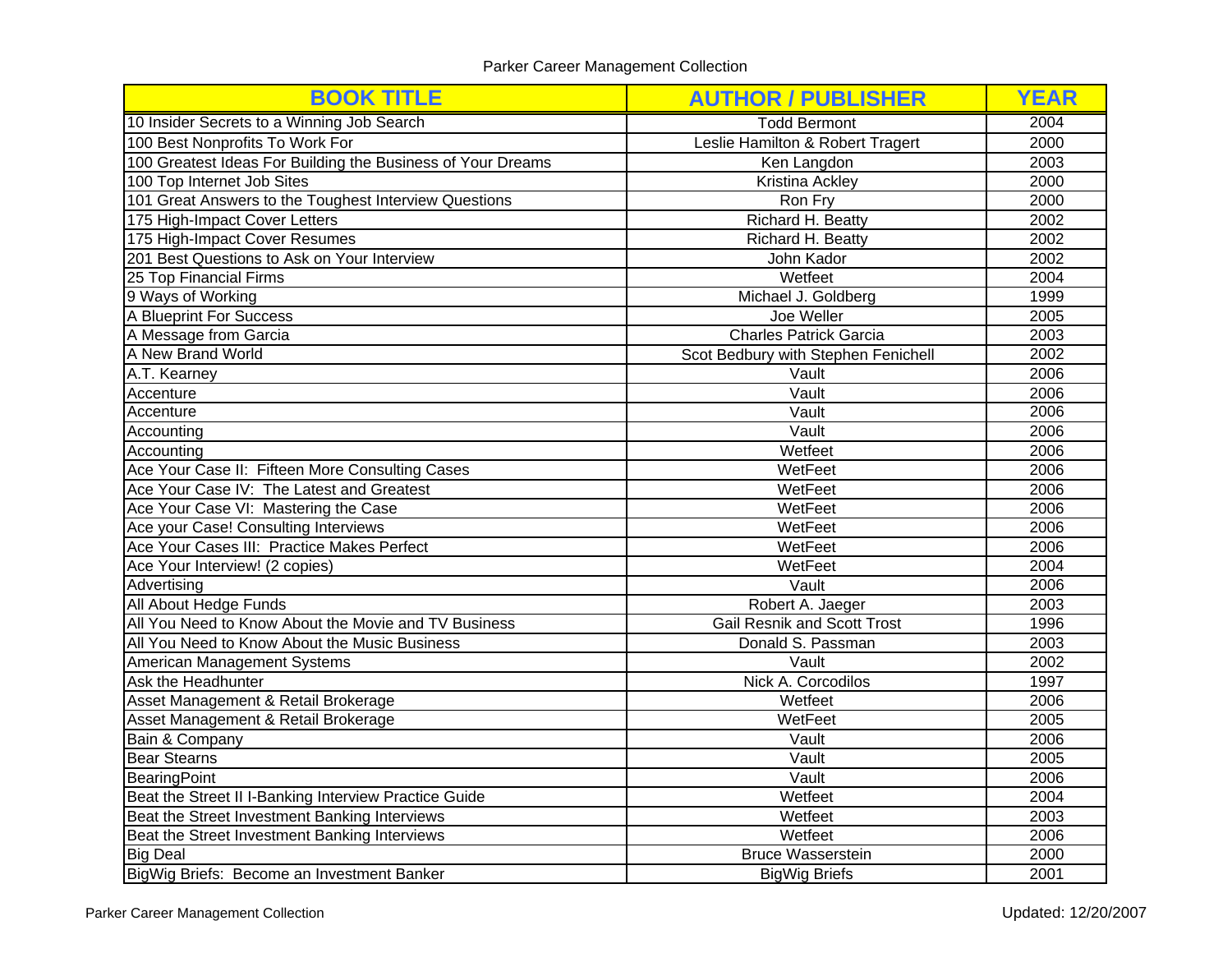| <b>BOOK TITLE</b>                                                   | <b>AUTHOR / PUBLISHER</b>            | <b>YEAR</b>  |
|---------------------------------------------------------------------|--------------------------------------|--------------|
| <b>BIGWIG Briefs: Career Options for MBAs</b>                       | <b>BIGWIG Briefs, Aspatore Books</b> | 2001         |
| <b>Bill Gates</b>                                                   | <b>Robert Heller</b>                 | 2000         |
| <b>Blink</b>                                                        | Malcolm Gladwell                     | 2005         |
| <b>Booz Allen Hamilton</b>                                          | Vault                                | 2006         |
| <b>Boston Consulting Group</b>                                      | Vault                                | 2006         |
| <b>Boston Consulting Group</b>                                      | WetFeet                              | 2006         |
| Brag: The Art of Tooting Your Own Horn                              | Peggy Klaus                          | 2003         |
| <b>Brand Management</b>                                             | WetFeet                              | 2006         |
| Brand Medicine: The Role of Branding in the Pharmaceutical Industry | Tom Blackett & Rebecca Robins        | 2001         |
| <b>Braxton Associates</b>                                           | Vault                                | 2002         |
| <b>Building Strong Brands</b>                                       | David A. Aaker                       | 1996         |
| <b>Built to Last</b>                                                | James C. Collins and Jerry I. Porras | 1994         |
| Busi Buzz (2 copies)                                                | J. Randy Gordon                      | 2006         |
| Business is a Contact Sport                                         | Richardson and Vidaurreta            | 2002         |
| Business Lessons For Entrepreneurs: 35 Things I Learned Before the  | Mark D. Csordos                      | 2003         |
| Age of 30                                                           |                                      | 2001         |
| Business Park Industrial Development Handbook 2nd Edition           | <b>Urban Land Institute</b>          |              |
| Can You Say A Few Words?                                            | Joan Detz                            |              |
| Canoe Theory: A Secret to Building People & Profit                  | Hibbard, Hibbard, & Stockman         |              |
| Cap Gemini Ernst & Young<br>Vault                                   |                                      | 2006<br>2000 |
| <b>Career Compass</b>                                               | Peggy Simonson                       |              |
| Career Guide to Biotech                                             | Vault                                |              |
| Careers for Sports Nuts and Other Athletic Types                    | Wm. Ray Heitzmann                    |              |
| Careers in Brand Management                                         | WetFeet<br>2004                      |              |
| Careers in Entertainment and Sports                                 | WetFeet                              |              |
| Careers in Information Technology                                   | WetFeet                              | 2006         |
| <b>Careers in Management Consulting</b>                             | WetFeet                              | 2006         |
| <b>Careers in Real Estate</b>                                       | Vault                                |              |
| <b>Careers in Sales</b>                                             | WetFeet                              | 2006         |
| Carolyn 101                                                         | Carolyn Kepcher                      | 2004         |
| Case in Point: Complete Case Interview Preparation                  | Marc P. Cosentino                    | 2004         |
| CEO's Guide to Talent Management                                    | Wellins, Smith & McGee               |              |
| Changing Course, Changing Careers                                   | Mary Ann Bailey                      | 2005         |
| Citigroup's Corporate & Investment Bank                             | Wetfeet<br>2004                      |              |
| Coaching: Evoking Excellence in Others (2 copies)                   | James Flaherty                       | 2005         |
| Cocoa-Cola Company                                                  | Vault                                | 2002         |
| Commercial Banking                                                  | Gup, Kolari                          | 2005         |
| Conquering Corporate America for Women and Minorities               | Vault                                | 2006         |
| <b>Consultants News</b>                                             | Kennedy Information                  | 2006         |
| <b>Consulting Demons</b>                                            | Lewis Pinault                        | 2,001        |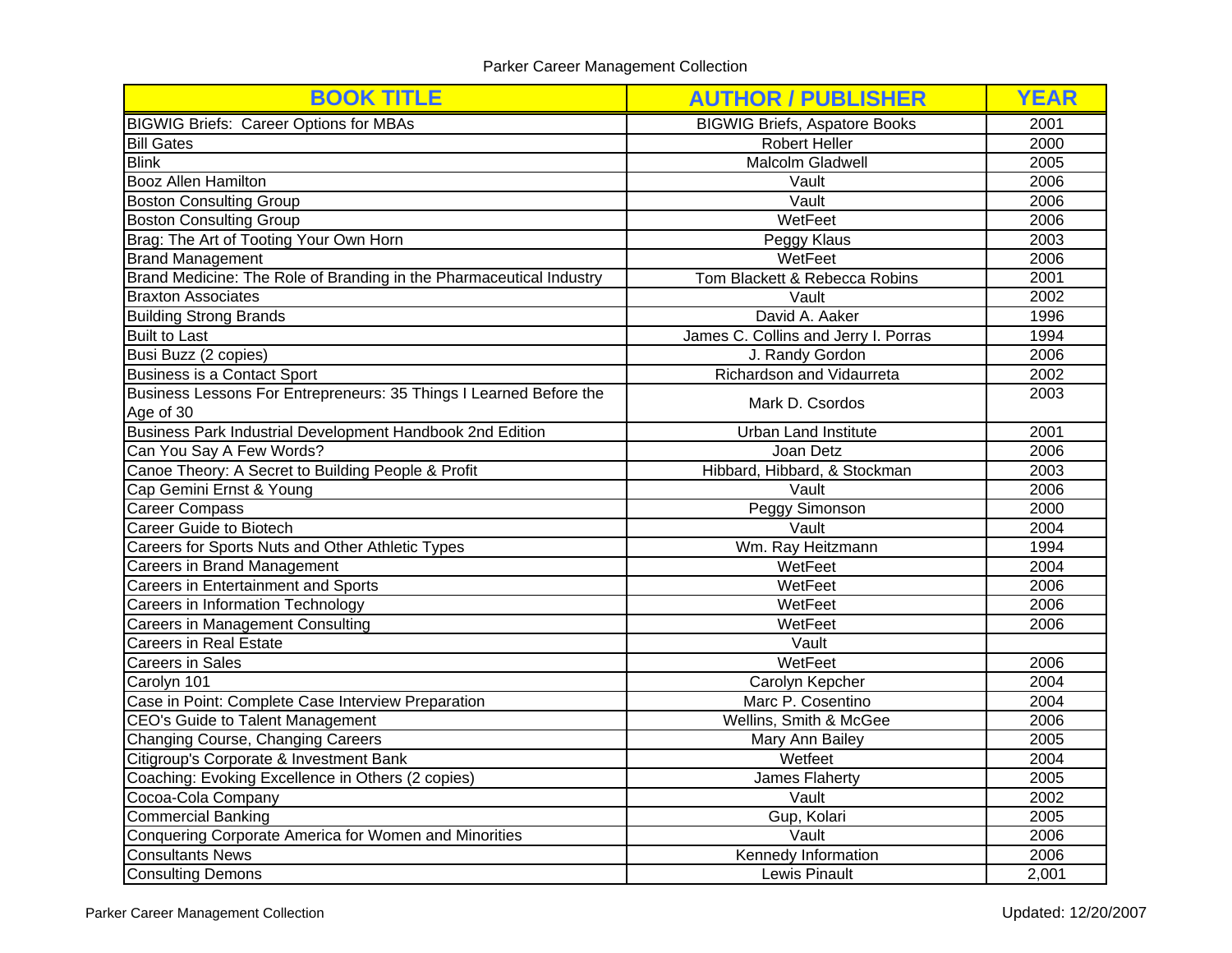| <b>BOOK TITLE</b>                                                                                                | <b>AUTHOR / PUBLISHER</b>                     | <b>YEAR</b>  |  |
|------------------------------------------------------------------------------------------------------------------|-----------------------------------------------|--------------|--|
| Consulting for PhDs, Lawyers, and Docters                                                                        | WetFeet                                       | 2000         |  |
| Country Business Guide - Argentina                                                                               | <b>World Trade Press</b>                      | 1998 Revised |  |
| Country Business Guide - Australia                                                                               | <b>World Trade Press</b>                      | 1998 Revised |  |
| Country Business Guide - China                                                                                   | <b>World Trade Press</b>                      | 1998 Revised |  |
| Country Business Guide - Hong Kong                                                                               | <b>World Trade Press</b>                      | 1998 Revised |  |
| Country Business Guide - Japan                                                                                   | <b>World Trade Press</b>                      | 1998 Revised |  |
| Country Business Guide - Korea                                                                                   | <b>World Trade Press</b>                      | 1998 Revised |  |
| Country Business Guide - Mexico                                                                                  | <b>World Trade Press</b>                      | 1998 Revised |  |
| Country Business Guide - Philippines                                                                             | <b>World Trade Press</b>                      | 1998 Revised |  |
| Country Business Guide - Singapore                                                                               | <b>World Trade Press</b>                      | 1998 Revised |  |
| Country Business Guide - Taiwan                                                                                  | World Trade Press                             | 1998 Revised |  |
| Cover Letters That Knock 'Em Dead                                                                                | <b>Martin Yate</b>                            | 2004         |  |
| Credit Suisse Corporate & Investment Banking                                                                     | Vault                                         | 2005         |  |
| Credit Suisse First Boston (2 copies)                                                                            | Wetfeet                                       | 2005         |  |
| Dangerous Company                                                                                                | James O'Shea and Charles Madigan              | 1997         |  |
| Deloitte & ToucheMarakon Associates                                                                              | Vault                                         | 2006         |  |
| Deutsche Bank                                                                                                    | Vault                                         | 2002         |  |
| Deutsche Bank (8 copies)                                                                                         | Wetfeet                                       |              |  |
| Developing a Lifelong Contract in the Sports Marketplace                                                         | Greg J. Cylkowski                             |              |  |
| Dictionary of Finance and Investment Terms                                                                       | <b>Barron's Educational Series</b>            | 2003         |  |
| Directory of American Firms Operating in Foreign Countries 16th Edition<br><b>Uniworld Business Publications</b> |                                               | 2001         |  |
| Volume 1                                                                                                         |                                               |              |  |
| Directory of American Firms Operating in Foreign Countries 16th Edition<br>Volume 2                              | Uniworld Business Publications                | 2001         |  |
| Directory of American Firms Operating in Foreign Countries 16th Edition<br>Volume 3                              | <b>Uniworld Business Publications</b>         | 2001         |  |
| Directory of American Firms Operating in Foreign Countries 18th Edition<br>Volume 1                              | <b>Uniworld Business Publications</b>         | 2005         |  |
| Directory of American Firms Operating in Foreign Countries 18th Edition<br>Volume 2                              | <b>Uniworld Business Publications</b>         | 2005         |  |
| Directory of American Firms Operating in Foreign Countries 18th Edition<br>Volume 3                              | 2005<br>Uniworld Business Publications        |              |  |
| Directory of Foreign Firms Operating in the United States 11th Edition                                           | Uniworld Business Publications                |              |  |
| Directory of Foreign Firms Operating in the United States 13th Edition                                           | 2006<br><b>Uniworld Business Publications</b> |              |  |
| Discover Your Sales Strengths (2 copies)                                                                         | 2003<br>Benson Smith and Tony Rutigliano      |              |  |
| Discovering Your Career in Business (5 copies)                                                                   | Butler & Waldroop                             | 1997         |  |
| DNA of Leadership                                                                                                | Judith Glaser                                 | 2006         |  |
| Do What You Are (3 copies)                                                                                       | <b>Tieger &amp; Barron-Tieger</b>             | 2001         |  |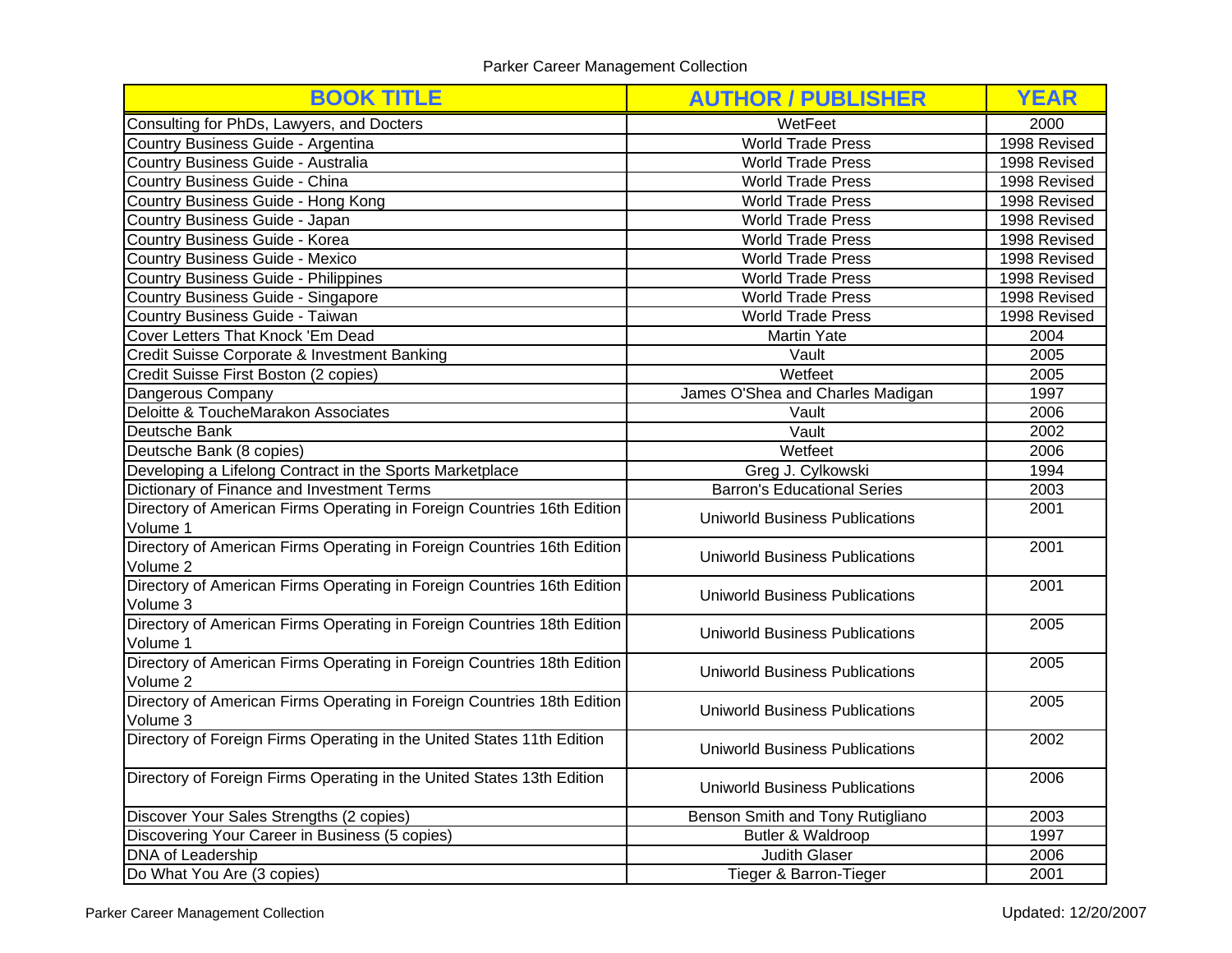| <b>BOOK TITLE</b>                                               | <b>AUTHOR / PUBLISHER</b>                      | <b>YEAR</b> |
|-----------------------------------------------------------------|------------------------------------------------|-------------|
| Do What You Love For the Rest of Your Life                      | <b>Bob Griffiths</b>                           | 2001        |
| Don't Kill the Bosses: Escaping the Hiearchy Trap               | Samuel A. Culbert, John B. Ullmen              | 2001        |
| Don't Slurp Your Soup                                           | <b>Betty Craig</b>                             | 1991        |
| Do's and Taboos Around the World                                | Roger E. Axtell                                | 1985        |
| Do's and Taboos Around the World for Women in Business          | Tami Briggs, Margaret Corcoran, Mary Beth Lamb | 1997        |
| Dress Casually for SuccessFor Men                               | Mark Weber & Van Heusen Creative Design Group  | 1997        |
| <b>Dwell Magazine</b>                                           | <b>Allison Arieff</b>                          | 2005        |
| <b>Dynamite Salary Negotiations</b>                             | Ron and Caryl Krannich, Ph.Ds                  | 2001        |
| E2 Using the Power of Ethics and Etiquette in American Business | <b>Phyllis Davis</b>                           | 2003        |
| Eco Guide to Careers that Make a Difference                     | <b>Environmental Careers Organization</b>      | 2004        |
| <b>Emerging Markets Desk Reference</b>                          | Capital Access International                   | 1999        |
| Emotional Intelligence Quick Book                               | Travis Bradberry & Jean Greaves                | 2005        |
| <b>Energy Employers</b>                                         | Vault                                          | 2006        |
| <b>Energy Industry</b>                                          | Vault                                          | 2005        |
| Entertainment & Media Industry Almanac                          | Plunkett                                       | 2006        |
| Entertainment and Media Industry Almanac                        | Plunkett                                       |             |
| Ernst & Young                                                   | Vault                                          |             |
| Ernst & Young Entrepreneur of the Year Award                    | Gregory K. Ericksen                            |             |
| EVA (Economic Value Added): The Real Key to Creating Wealth     | Al Ehrbar                                      | 1998        |
| Everybody's Business                                            | David Grayson & Adrian Hodges                  | 2002        |
| Execution                                                       | Larry Bossidy, Ram Charan<br>2002              |             |
| <b>Executive Job-Changing Workbook</b>                          | John Lucht                                     |             |
| Executive Resumes & How to Write Them                           | Donald Asher                                   | 1997        |
| <b>Executive Search and Your Career</b>                         | <b>AESC</b>                                    | 2005        |
| <b>Executive Search and Your Career</b>                         | <b>AESC</b>                                    | 2005        |
| <b>Fashion Industry</b>                                         | Vault                                          | 2006        |
| <b>Fearless Interviewing</b>                                    | <b>Marky Stein</b>                             | 2003        |
| <b>Finance Interviews</b>                                       | Vault                                          | 2002        |
| <b>Financial Services Employers</b>                             | Vault                                          | 2007        |
| Finding the Right Career path                                   | Wetfeet                                        | 2006        |
| Finding Your Way with an MBA                                    | Susan Cohn & Donald Hudson                     | 2000        |
| First, Break All the Rules (2 copies)                           | Buckingham and Coffman                         | 1999        |
| Five Temptations of a CEO                                       | Patrick Lencioni                               | 1998        |
| <b>Flight of the Creative Class</b>                             | <b>Richard Florida</b>                         | 2005        |
| Follow This Path                                                | Coffman & Gonzalez-Molina                      | 2002        |
| From Alchemy to IPO - the business of biotechnology             | Cynthia Robbins-Roth                           | 2000        |
| From Making a Profit to Making a Difference                     | Richard M. King                                | 2000        |
| Future of Human Resource Management                             | Losey, Meisinger, Urlich                       | 2005        |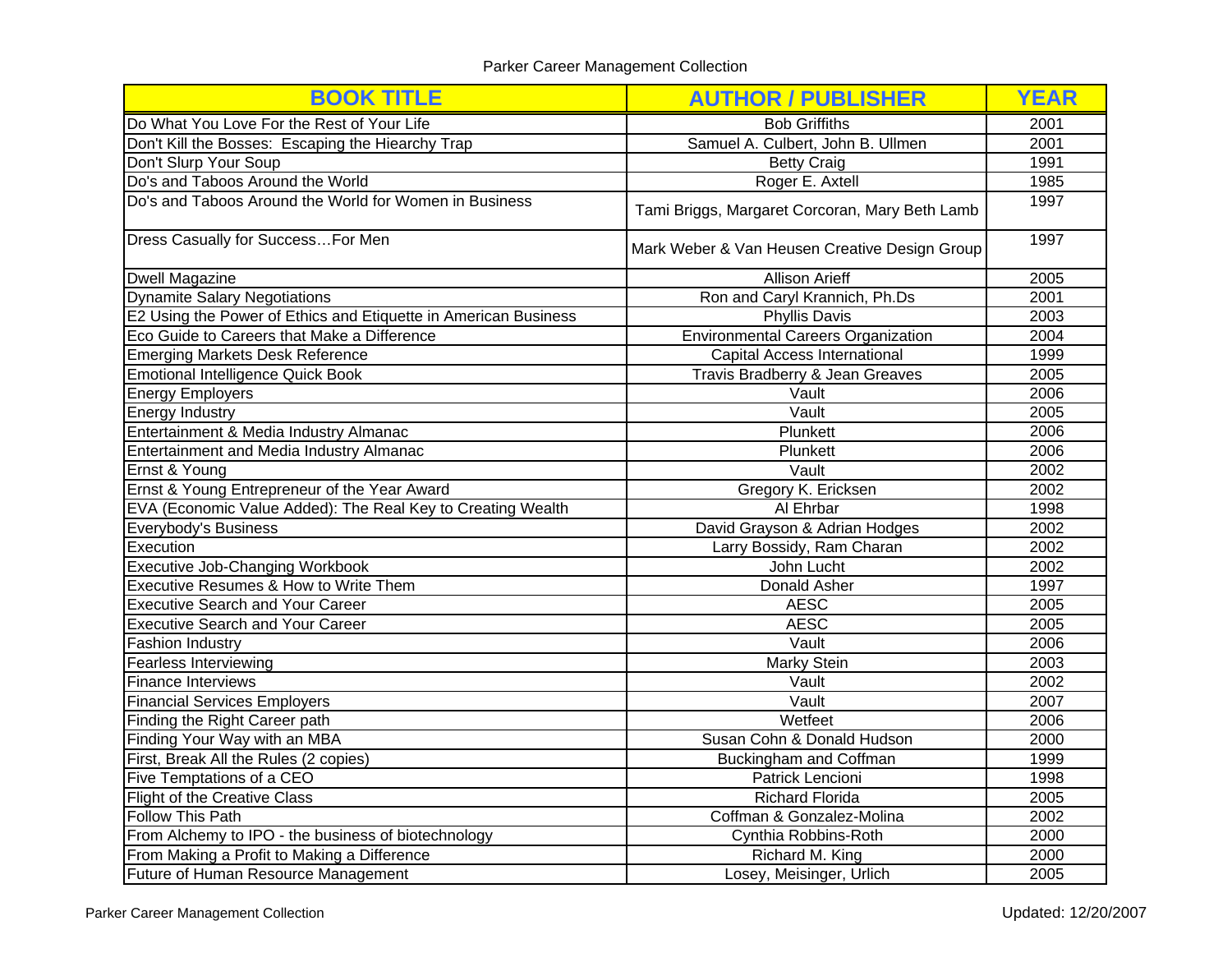| <b>BOOK TITLE</b>                                                   | <b>AUTHOR / PUBLISHER</b>                    | <b>YEAR</b>                   |  |
|---------------------------------------------------------------------|----------------------------------------------|-------------------------------|--|
| <b>General Mills</b>                                                | Vault                                        | 2002                          |  |
| <b>General Mills</b>                                                | Vault                                        | 2002                          |  |
| Get Paid What You're Worth                                          | Pinkley & Northcraft                         | 2000                          |  |
| <b>Getting Entrepreneurial!</b>                                     | Larry C. Farrell                             | 2003                          |  |
| Getting Started in Entrepreneurship                                 | Jack M. Kaplan                               | 2001                          |  |
| Getting to Yes                                                      | Roger Fisher and William Ury                 | 1991                          |  |
| Getting Your Ideal Internship                                       | WetFeet                                      | 2006                          |  |
| <b>GMAT Advantage</b>                                               | David Scalise, JD                            | 2003                          |  |
| Going Global for the Greater Good                                   | Bonnie L. Koenig                             | 2004                          |  |
| <b>Goldman Sachs</b>                                                | Vault                                        | 2005                          |  |
| Goldman Sachs Group                                                 | Wetfeet                                      | 2005                          |  |
| Goldman Sachs: The Culture of Success                               | Lisa Endlich                                 | 1999                          |  |
| Good to Great                                                       | Jim Collins                                  | 2001                          |  |
| Guide to Hedge Funds                                                | Vault                                        | 2004                          |  |
| Guts!                                                               | Kevin and Jackie Freiberg                    | 2004                          |  |
| <b>Handbook of Coaching</b>                                         | Frederic M. Hudson                           |                               |  |
| Harvard Business Review Guide to Finding Your Next Job              | Robert S. Gardella                           | 2000                          |  |
| Harvard Business Review on Brand Management                         | <b>Harvard Business School Press</b>         |                               |  |
| Harvard Business Review on Corporate Responsibility                 | <b>Harvard Business School Press</b>         |                               |  |
| Harvard Business Review on Entrepreneurship (2 copies)              | <b>Harvard Business School Press</b>         |                               |  |
| Harvard Business Review on Managing Creativity and Innovation       | <b>Harvard Business School Press</b>         |                               |  |
| Harvard Business Review on Presentations That Persuade and Motivate | <b>Harvard Business School Press</b>         | 2004                          |  |
| Harvard Business Review on The Innovative Enterprise                | 2003<br><b>Harvard Business School Press</b> |                               |  |
| Harvard Business School Guide to Business Communication             | <b>Harvard Business School Press</b>         | 2003                          |  |
| Heard on the Street: Quantitative Questions from Wall Street Job    | <b>Timothy Falcon Crack</b>                  |                               |  |
| Interviews<br><b>Hedge Funds</b>                                    |                                              | 2004                          |  |
|                                                                     | Vault                                        |                               |  |
| Hedge Me Edition IV<br>Here's the Deal                              | Claude Schwab                                | 2006<br>1996                  |  |
|                                                                     | <b>Ross Miller</b>                           |                               |  |
| <b>High Impact Consulting</b><br><b>High Rise</b>                   | Robert H. Schaffer<br>1997                   |                               |  |
|                                                                     | Jerry Adler<br>1993                          |                               |  |
| High Tech Careers For Low Tech People                               | William A. Schaffer                          | 1999<br>2000                  |  |
| High Tech Start Up                                                  | John L. Nesheim                              |                               |  |
| Hiring the Best and the Brightest                                   | Sherrie Gong Taguchi                         | 2002<br>2007                  |  |
| Hollywood Creative Directory, 59th Edition                          | <b>HCD</b><br><b>HCD</b>                     |                               |  |
| Hollywood Creative Directory, 60th Edition                          | <b>HCD</b>                                   | Summer 2007                   |  |
| Hollywood Creative Directory, 61st Edition                          | <b>HCD</b>                                   | <b>Fall 2007</b><br>2007-2008 |  |
| Hollywood Distribution Directory, 18th Edition                      | <b>HCD</b>                                   | 2005                          |  |
| Hollywood Distributors Directory, 16th Edition                      |                                              |                               |  |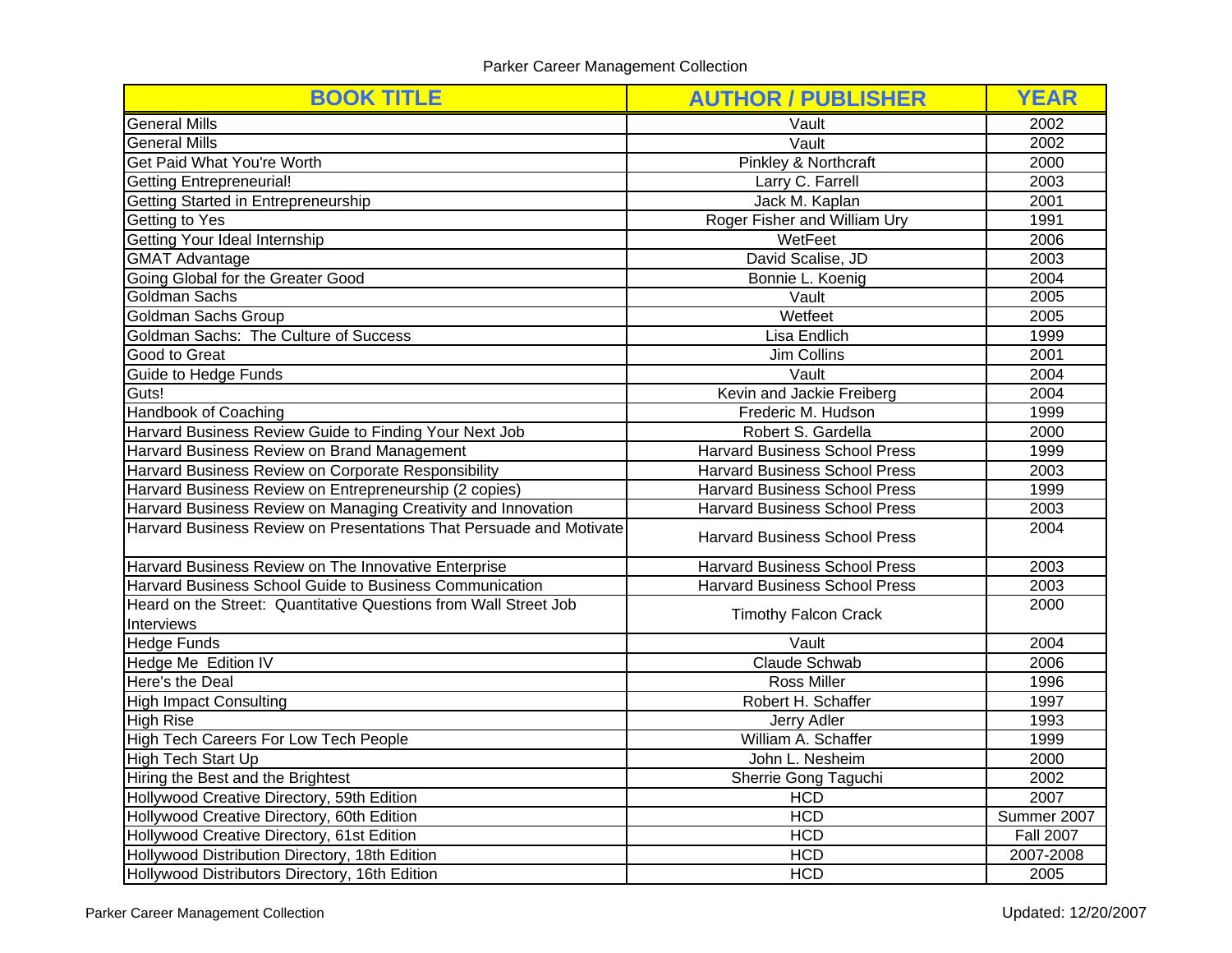| <b>BOOK TITLE</b>                                                    | <b>AUTHOR / PUBLISHER</b>                     | <b>YEAR</b> |
|----------------------------------------------------------------------|-----------------------------------------------|-------------|
| Hollywood Representation Directory, 31st Edition                     | <b>HCD</b>                                    | 2006        |
| How to Get a Job in Southern California                              | Robert Sanborn & Naomi Sandweiss              | 1999        |
| How To Interview Like A Top MBA                                      | Dr. Shel Leanne                               | 2004        |
| How to Negotiate the Raise You Deserve                               | Mark E. Satterfield                           | 1993        |
| How to Say it at Work                                                | <b>Jack Griffin</b>                           | 1998        |
| Human Resource Professional's Career Guide                           | Jeanne Palmer w/ Martha I. Finney             | 2004        |
| <b>Human Resources</b>                                               | WetFeet                                       | 2006        |
| <b>Human Resources Careers</b>                                       | Vault                                         | 2005        |
| Don't Know What I Want But I Know It's Not This                      | Julie Jansen                                  | 2003        |
| In Transition                                                        | Burton & Wedemeyer                            | 1991        |
| Industries and Courses for MBA's                                     | Wetfeet                                       | 2005        |
| Insider's Guide to Venture Capital                                   | Dante Fichera, CPA                            | 2001        |
| International Job Finder                                             | Daniel Lauber                                 | 2003        |
| International Jobs 6th Edition                                       | Eric Kocher & Nina Segal                      | 2003        |
| International Jobs Directory                                         | Ronald & Caryl Krannich, Ph.D.s               | 1999        |
| Investing in Reits 3rd Edition                                       | <b>Block</b>                                  | 2006        |
| <b>Investment Banking</b>                                            | Wetfeet                                       | 2005        |
| <b>Investment Management</b>                                         | Vault                                         | 2002        |
| Is Your "Net" Working?                                               | Boe & Youngs                                  | 1989        |
| J.P. Morgan Chase (2 copies)                                         | Wetfeet                                       | 2005        |
| Job Hunting A to Z (2 copies)                                        | WetFeet                                       |             |
| Job Hunting in New York                                              | Wet feet                                      | 2006        |
| Job-Hunting on the Internet: 4th edition                             | Richard Nelson Bolles & Mark Emery Bolles     |             |
| Jobs & Careers Abroad                                                | Can Boothby                                   |             |
| Joy at Work                                                          | Dennis W. Brakke                              |             |
| JPMorgan Chase                                                       | Vault                                         | 2005        |
| Killer Cover Letters & Resumes (2 copies)                            | WetFeet                                       | 2006        |
| <b>Killer Investment Banking Resumes</b>                             | Wetfeet                                       | 2004        |
| Kiss, Bow, or Shake Hands                                            | Terri Morrison, Wayne A. Conaway, & George A. | 1994        |
|                                                                      | Borden, Ph.D                                  |             |
| Knock 'em Dead                                                       | Yate & Sander<br>2004                         |             |
| Knock 'em Dead Management                                            | Martin Yale & Peter Sander                    | 2004        |
| Know the Game, Play the Game: Developing a Career in a Multinational |                                               | 2001        |
| Firm                                                                 | Larry Wang                                    |             |
| <b>KPMG</b>                                                          | 2002<br>Vault                                 |             |
| <b>LA 411</b>                                                        | Variety Group Publication                     | 2004        |
| LA 411 High Def                                                      | Variety Group Publication<br>2004             |             |
| LA Non-Profit Career Fair Participants                               | <b>UCLA Career Fair</b><br>2006               |             |
| Lehman Brothers                                                      | Vault<br>2005                                 |             |
| Lehman Brothers                                                      | Wetfeet                                       |             |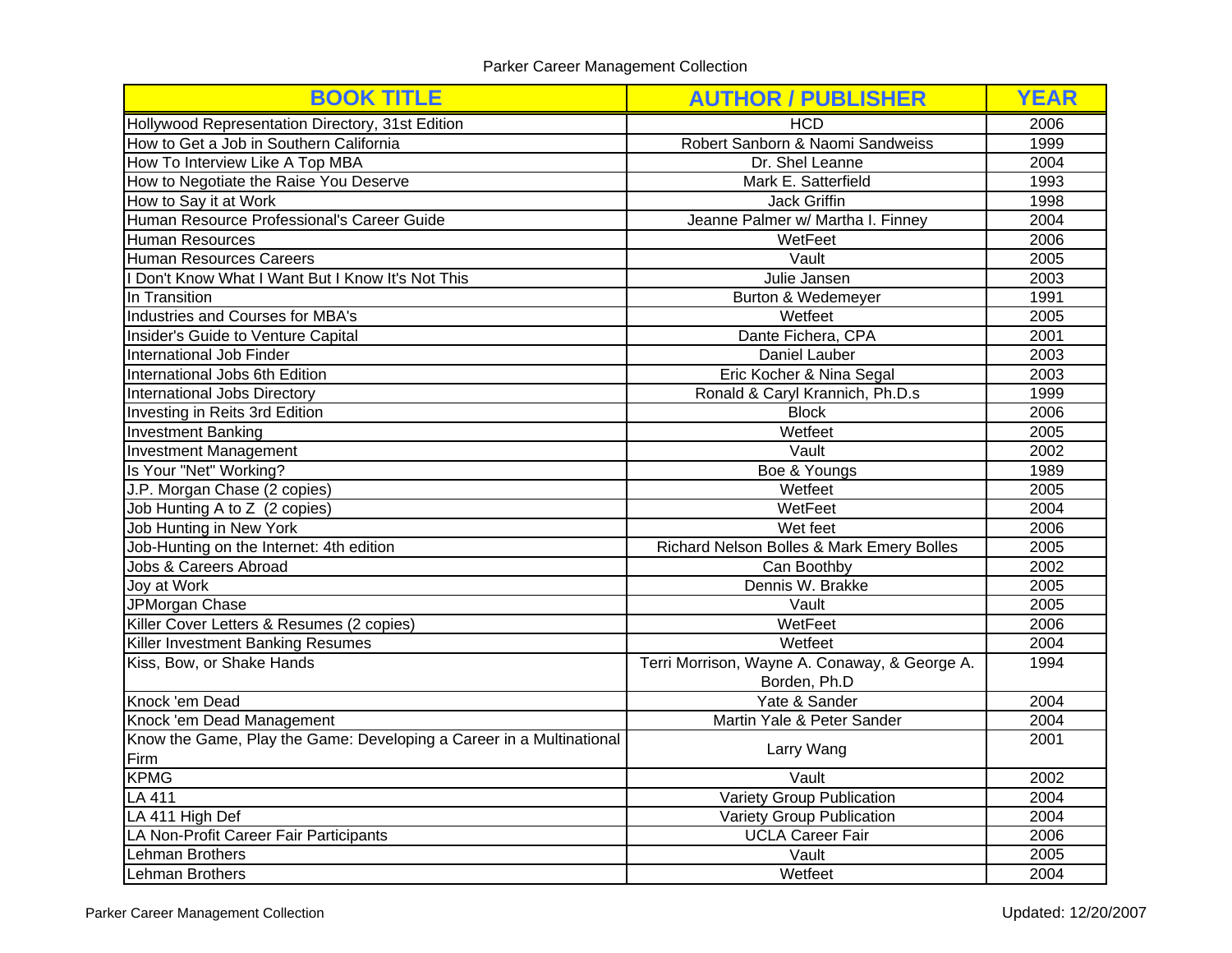| <b>BOOK TITLE</b>                                | <b>AUTHOR / PUBLISHER</b>          | <b>YEAR</b> |
|--------------------------------------------------|------------------------------------|-------------|
| Lessons from the Edge                            | Jana Matthews and Jeff Dennis      | 2003        |
| Lessons From the Last Knight                     | Michael J. Lipsey                  | 2001        |
| Leverage Your Best Ditch the Rest                | <b>Blanchard &amp; Homan</b>       | 2004        |
| Liar's Poker (2 copies)                          | <b>Michael Lewis</b>               |             |
| Living Your Strengths                            | Winseman, Min, Clifton & Liesveld  | 2004        |
| Losing My Virginity                              | <b>Richard Branson</b>             | 2004        |
| Make Your Contacts Count                         | Anne Baber & Lynne Maymon          | 2002        |
| Making a Lving While Making a Difference         | Melissa Everett                    | 1999        |
| <b>Making Schools Work</b>                       | William G. Ouchi                   | 2003        |
| Manage Your Time                                 | Tim Hindle                         | 1998        |
| Management Consulting                            | Sugata Biswas and Daryl Twitchell  | 1999        |
| Managing with Carrots                            | Adrian Gostick, Chester Elton      | 2001        |
| Manufacturing                                    | WetFeet                            | 2004        |
| <b>Marakon Associates</b>                        | Vault                              | 2002        |
| Marketing & Brand Management                     | Vault                              | 2006        |
| Marketing & Brand Management                     | Vault                              | 2001        |
| Marketing & Market Research                      | WetFeet                            | 2006        |
| Married to the Brand                             | William J. McEwen                  | 2005        |
| Mastering the Job Interview                      | Alexander Chernev                  |             |
| MBA Career Bible (2 copies)                      | 2006<br>Vault                      |             |
| McGraw-Hill 36-Hour Real Estate Investing Course | <b>McGraw Hill</b><br>1993         |             |
| McKinsey & Company                               | Vault                              |             |
| McKinsey & Company                               | WetFeet                            | 2006        |
| Mercer Management Consulting                     | Vault                              | 2006        |
| Merrill Lynch                                    | Vault                              | 2005        |
| Merrill Lynch & Co.                              | Wetfeet                            | 2006        |
| Meta-Capitalism                                  | Means & Schneider                  | 2000        |
| <b>Million Dollar Careers</b>                    | WetFeet                            | 2006        |
| Mind Your Own Business                           | Sidney Harman                      | 2003        |
| Mixed-Use Development Handbook 2nd Edition       | <b>Urban Land Institute</b>        | 2003        |
| <b>Monitor Company</b>                           | Vault                              | 2006        |
| Monkey Business (1 copy)                         | John Rolfe and Peter Troob<br>2001 |             |
| More Than 85 Broads                              | Janet Hanson<br>2004               |             |
| Morgan Stanley                                   | Vault<br>2006                      |             |
| Morgan Stanley (2 copies)                        | Wetfeet                            | 2006        |
| Moses: CEO                                       | Robert L. Dilenschneider           | 2000        |
| Nail the Cover Letter                            | Ron and Caryl Krannich             | 2005        |
| Nail the Job                                     | Jungle Media Group                 | 2002        |
| <b>Negotiating Rationally</b>                    | Bazerman & Neale                   | 1992        |
| Negotiating Salary and Perks                     | WetFeet                            | 2004        |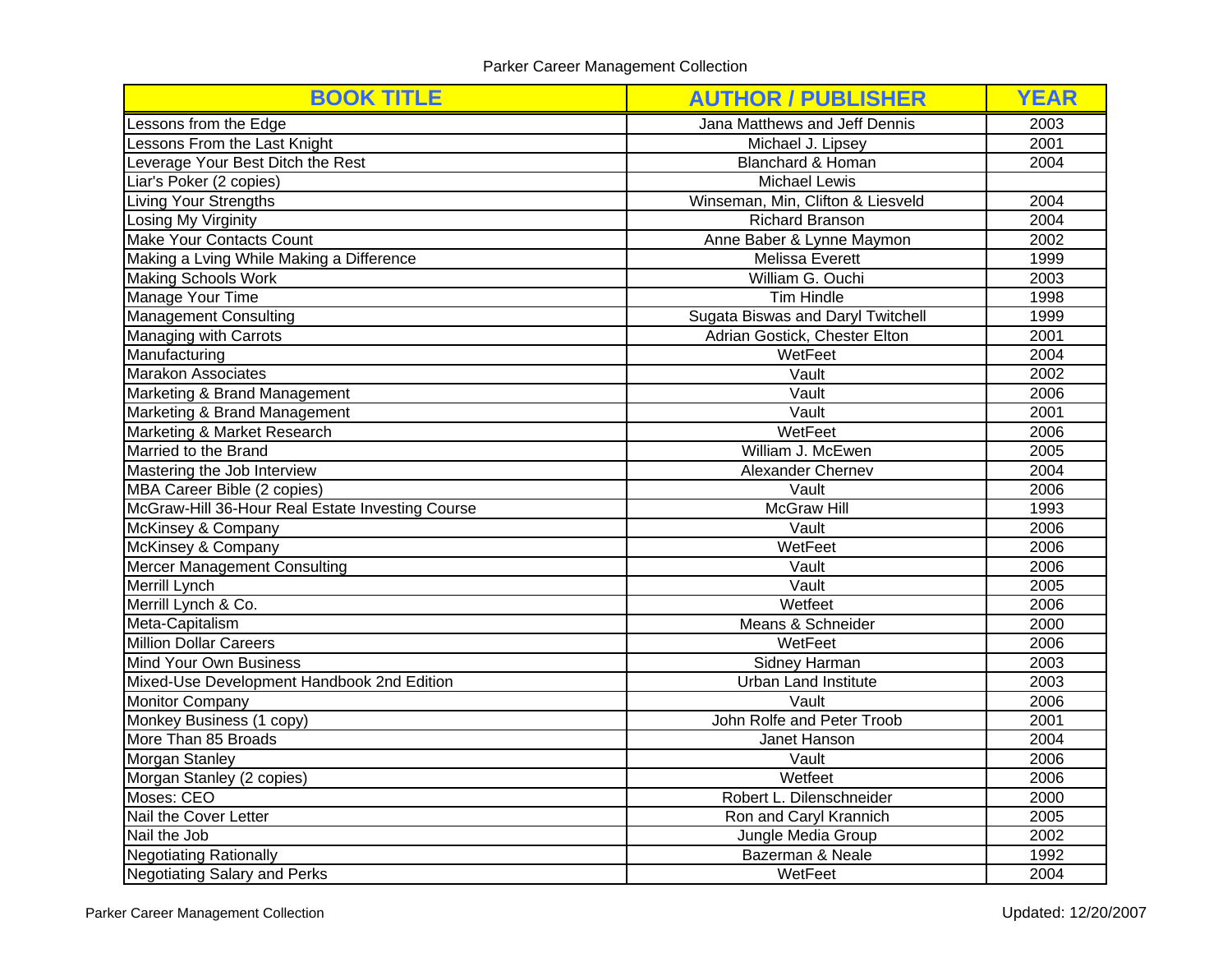| <b>BOOK TITLE</b>                                                                    | <b>AUTHOR / PUBLISHER</b>        | <b>YEAR</b> |
|--------------------------------------------------------------------------------------|----------------------------------|-------------|
| <b>Negotiating Skills</b>                                                            | <b>Tim Hindle</b>                | 1998        |
| Negotiating Your Salary: How to Make \$1000 a Minute                                 | Jack Chapman                     | 2000        |
| Nestle: 125 Years 1866-1991                                                          | Jean Heer                        | 1991        |
| Network Your Way to Your Next Job                                                    | Lowstuter & Robertson            | 1995        |
| <b>Networking Works!</b>                                                             | WetFeet                          | 2006        |
| Nice Girls Don't Get the Corner Office 101                                           | Lois P. Frankel, Ph.D            | 2004        |
| Nonprofits & Government Agencies                                                     | WetFeet                          | 2006        |
| Now, Discover Your Strengths                                                         | Buckingham & Clifton             | 2001        |
| Office Development Handbook 2nd Edition                                              | <b>Urban Land Institute</b>      | 1998        |
| On Negotiating                                                                       | Mark H. McCormack                | 1995        |
| On Women in Business                                                                 | <b>HBS</b>                       | 2005        |
| Over Promise and Over Deliver                                                        | <b>Rick Barrera</b>              | 2005        |
| Pathfinder                                                                           | Nicholas Lore                    | 1998        |
| <b>Perks and Parachutes</b>                                                          | <b>Tarrant &amp; Fargis</b>      | 1997        |
| Pharmaceutical Marketing Principles, Environment, and Practice                       | Smith, Kolassa, Perkins, Siecker | 2002        |
| <b>Pharmaceutical Sales &amp; Marketing</b><br>Vault                                 |                                  | 2006        |
| Pitch Like A Girl, Get Respect, Get Noticed, Get Paid What You Want                  | Ronna Lichtenberg                | 2005        |
| Pitch Like A Girl, how a woman can be herself and still succeed<br>Ronna Lichtenberg |                                  | 2005        |
| Play Like A Man, Win Like A Woman                                                    | <b>Gail Evans</b>                |             |
| Please Understand Me                                                                 | David Keirsey & Marilyn Bates    |             |
| Please Understand Me II                                                              | David Keirsey                    |             |
| Portable MBA Desk Reference                                                          | Paul A. Argenti                  |             |
| Portable MBA in Entrepreneurship                                                     | William D. Bygrave               | 1997        |
| Power Interviews                                                                     | Neil Yeager and Lee Hough        | 1998        |
| <b>Power Networking</b>                                                              | Fisher & Vilas<br>2000           |             |
| Praise for Investing in REITs: Real Estate Investment Trusts                         | Ralph L. Block                   | 2002        |
| Primal Leadership: Realizing the Power of Emotional Intelligence                     | Goleman, Boyatzis & McKee        | 2002        |
| <b>Private Equity Employers</b>                                                      | Vault                            | 2006        |
| Proctor & Gamble                                                                     | Vault                            | 2002        |
| Product Development: Success Through Product & Cycle-Time                            | McGrath, Anthony & Shapiro       | 1992        |
| Excellence                                                                           |                                  |             |
| Professional Real Estate Development: The URI Guide to the Business                  | <b>Urban Land Institute</b>      | 2003        |
| 2nd Edition                                                                          |                                  |             |
| Property Boom                                                                        | <b>Oliver Marriott</b>           | 1989        |
| <b>Property Rights</b>                                                               | Anderson & Huggins               | 2003        |
| <b>Purple Cow</b>                                                                    | Seth Godin                       | 2002        |
| Quality Interviewing (3rd Edition)                                                   | Robert B. Maddux                 | 1994        |
| <b>Real Estate Careers</b>                                                           | Vault                            | 2006        |
| Real Estate Development: Principles and Process 3rd Edition                          | <b>Urban Land Institute</b>      | 2000        |
| Real Estate Game (2 copies)                                                          | William J. Poorvu                | 1999        |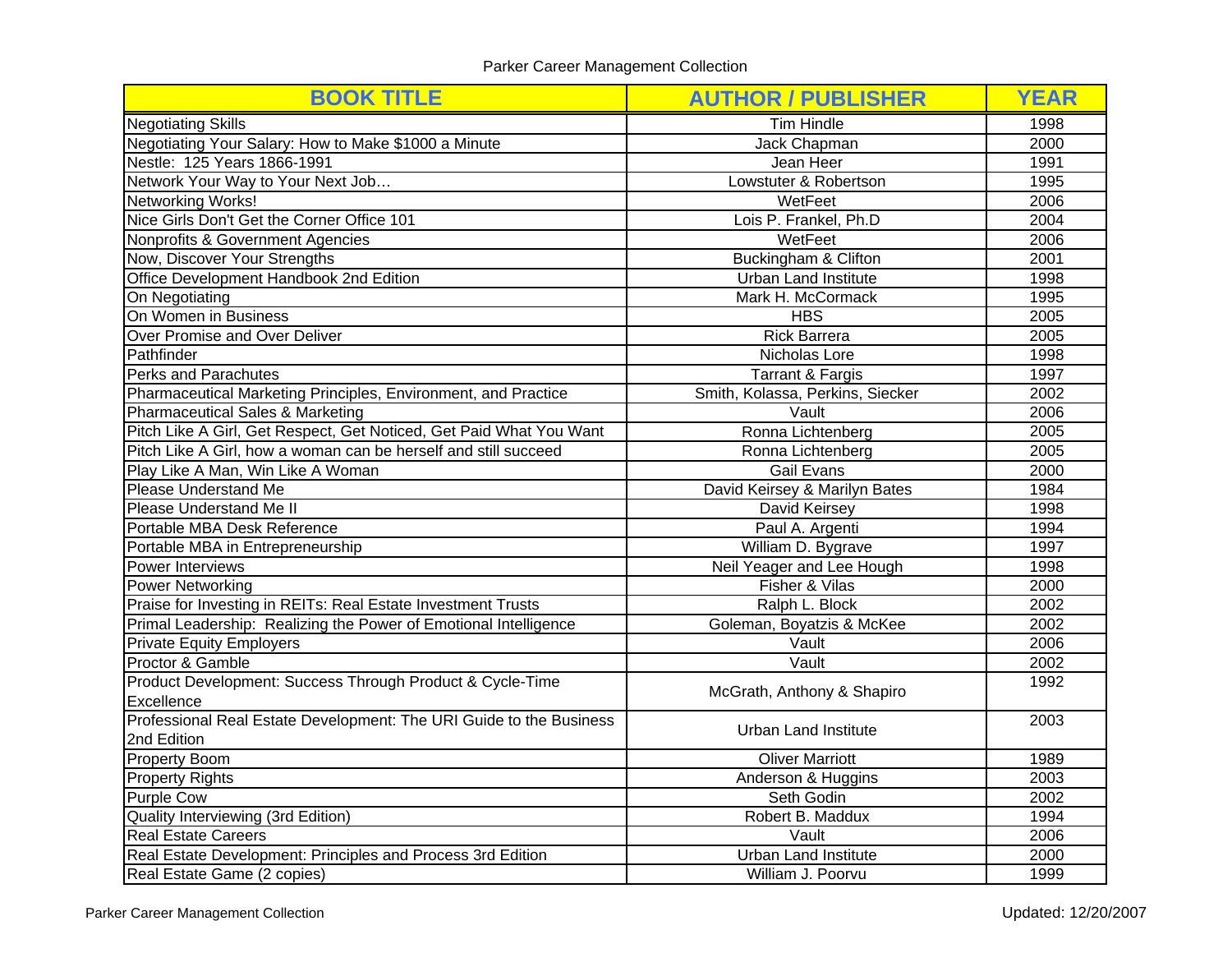| <b>BOOK TITLE</b>                                                                               | <b>AUTHOR / PUBLISHER</b>             | <b>YEAR</b> |
|-------------------------------------------------------------------------------------------------|---------------------------------------|-------------|
| <b>Real Estate Market Analysis</b>                                                              | <b>Urban Land Institute</b>           | 2001        |
| <b>Real Estate Transactions 2nd Edition</b>                                                     | George Lefcoe                         | 1997        |
| Reflections on Higher Education                                                                 | Stephen Joel Trachtenberg             | 2002        |
| <b>Reinvent Your Work</b>                                                                       | Felicia Zimmerman                     | 2001        |
| <b>Residential Streets 3rd Edition</b>                                                          | <b>Urban Land Institute</b>           | 2001        |
| <b>Resort Development Handbook</b>                                                              | <b>Urban Land Institute</b>           |             |
| Resume Guide For \$100,000+ Executive Jobs                                                      | Montag                                | 2002        |
| <b>Rise of the Creative Class</b>                                                               | <b>Richard Florida</b>                | 2002        |
| Roadmap to Entrepreneurial Success                                                              | Robert W. Price                       | 2004        |
| Salomon Smith Barney                                                                            | Vault                                 | 2002        |
| Schmoozing                                                                                      | Vault                                 | 2002        |
| Sex and Real Estate                                                                             | Marjorie Garber                       | 2000        |
| Shopping Center Development Handbook 3rd Edition                                                | <b>Urban Land Institute</b>           | 1999        |
| Sink or Swim                                                                                    | Milo and Thuy Sindell, Ph.D           | 2006        |
| <b>Smart Globalization</b>                                                                      | Anil K. Gupta & D. Eleanor Westney    | 2003        |
| So. California Job Source                                                                       | Mary Louise McMahon                   | 2000        |
| <b>Sports Marketing</b>                                                                         | <b>Howard Schlossberg</b>             | 1996        |
| Sports Marketing, Competitive Business Strategies for Sports                                    | <b>Christine M. Brooks</b>            | 1994        |
| Sports Marketing, It's Not Just a Game Anymore                                                  | Phil Schaaf                           |             |
| <b>Starting Your Own Business</b>                                                               | Vault                                 | 2002        |
| Startup Nation: America's Leading Entrepreneurial Experts Reveal the<br>Jeff Sloan & Rich Sloan |                                       | 2005        |
| Secrets to Building a Blockbuster Business                                                      |                                       |             |
| <b>Stock Options</b>                                                                            | Robert R. Pastore                     | 2000        |
| Strategic Supremacy: Pure & Simple, Don't Change the Rules, Change                              |                                       | 2001        |
| the Game                                                                                        | <b>Michael Robert</b>                 |             |
| <b>Strengths Quest</b>                                                                          | Clifton & Anderson                    | 2004        |
| Success is a Choice                                                                             | <b>Rick Pitino with Bill Reynolds</b> | 1997        |
| Supply Chain Management                                                                         | Vault                                 | 2002        |
| <b>Supply Chain Management</b>                                                                  | Vault                                 | 2005        |
| Supply Chain Management                                                                         | WetFeet                               | 2005        |
| Sweaty Palms (2 copies)                                                                         | H. Anthony Medley                     | 1993        |
| <b>Technology Careers</b>                                                                       | Vault                                 |             |
| <b>Technology Careers</b>                                                                       | Vault                                 |             |
| Tenants or Guests - Brokers or Clients - Vendors or Partners                                    | Michael J. Lipsey<br>2004             |             |
| The 250 Job Interview Questions                                                                 | Peter Veruki                          | 1999        |
| The Accidental Salesperson                                                                      | Chris Lytle                           | 2000        |
| The Apple Way                                                                                   | Jeffrey L. Cruikshank                 | 2006        |
| The Billion-Dollar Molecule                                                                     | <b>Barry Werth</b>                    | 1994        |
| The Coca-Cola Company                                                                           | 2002<br>Vault                         |             |
| The Complete Q & A Job Interview Book                                                           | Jeffrey G. Allen                      | 2000        |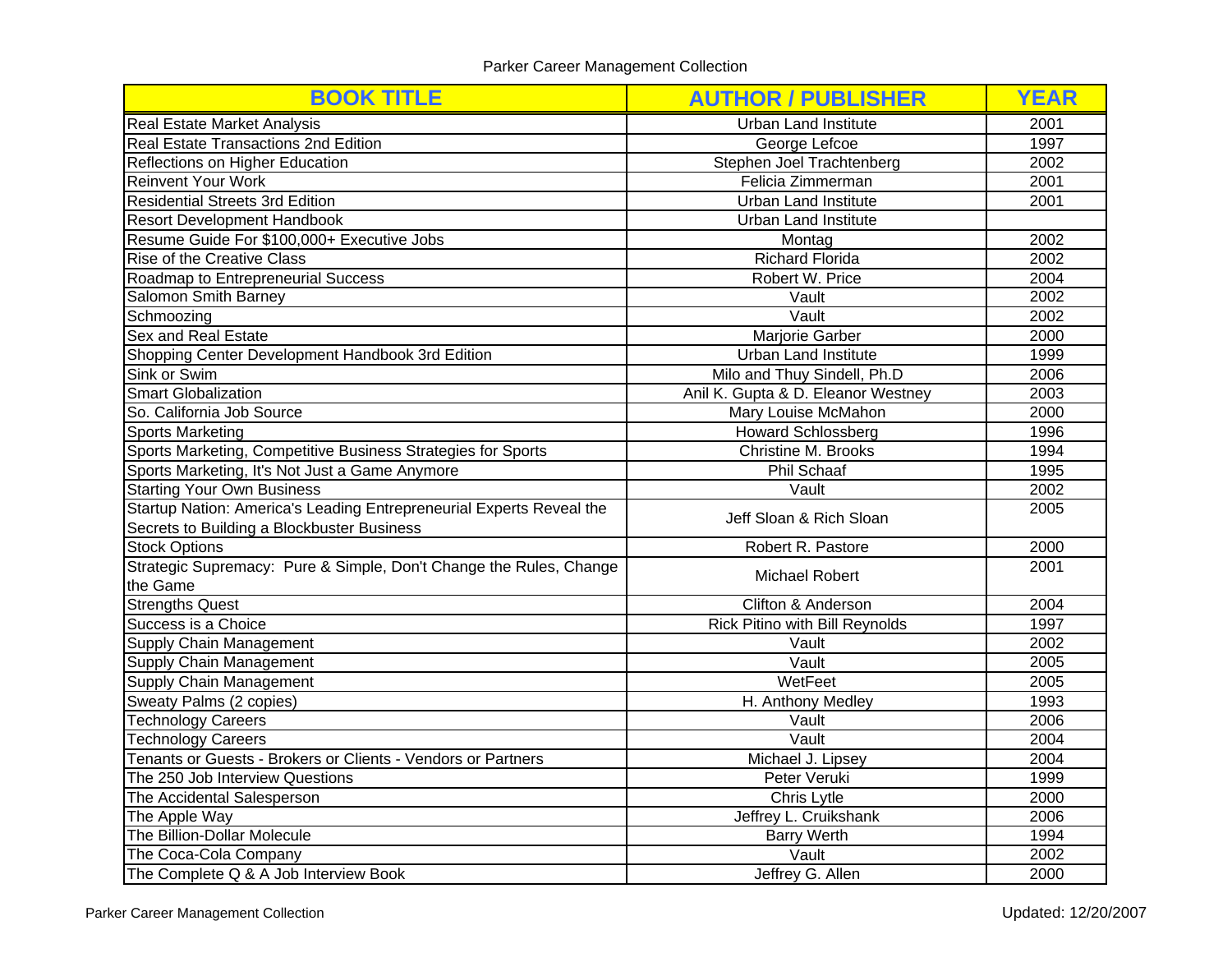| <b>BOOK TITLE</b>                                                                         | <b>AUTHOR / PUBLISHER</b>    | <b>YEAR</b> |
|-------------------------------------------------------------------------------------------|------------------------------|-------------|
| The Elegant Solution                                                                      | Matthew E. May               | 2007        |
| The Fast Track (2 copies)                                                                 | <b>Mariam Naficy</b>         | 1997        |
| The Future Beyond Brands: Lovemarks                                                       | <b>Kevin Roberts</b>         | 2005        |
| The Geek Gap                                                                              | Bill Pfleging & Minda Zetlin | 2006        |
| The Guide to Careers in Sports                                                            | Len Karlin                   | 1997        |
| The Hip Way                                                                               | David Packard                | 1995        |
| The Houdini Solution                                                                      | Ernie Schenck                | 2007        |
| The HR Answer Book                                                                        | Smith & Hazin                | 2004        |
| The International MBA Student's Guide to the U.S. Job Search (5                           | WetFeet                      | 2006        |
| copies)                                                                                   |                              |             |
| The Movie Business Book                                                                   | Jason Squire                 | 2004        |
| The New Gold Mountain: The Success of Chinese Americans in Greater                        |                              | 1998        |
| China                                                                                     | Larry Wang                   |             |
| The New Job Security                                                                      | Pam Lassiter                 | 2002        |
| The New Rites of Passage at \$100,000+                                                    | John Lucht                   | 1995        |
| The Office Building from Concept                                                          | White                        | 1993        |
| The Perfect Cover Letter                                                                  | Richard H. Beatty            | 2004        |
| The Shadow Negotiation                                                                    | Kolb & Williams              | 2000        |
| The Starbucks Experience                                                                  | Joseph A. Michelli           | 2007        |
| The Wharton MBA Case Interview Study Guide Volume I<br><b>Wharton MBA Consulting Club</b> |                              | 1997        |
| Thinking Strategically                                                                    | <b>Dixit and Nalebuff</b>    | 1991        |
| This Business of Television                                                               | Howard J. Blumenthal         | 1991        |
| Top 20 Biotechnology and Pharmaceutical Firms                                             | WetFeet                      | 2004        |
| Top 25 Technology Consulting Firms                                                        | Vault                        | 2007        |
| Top 40 Accounting Firms                                                                   | Vault                        | 2007        |
| Top 50 Banking Employers (2 copies)                                                       | Vault                        | 2006        |
| Top Advertising & PR Employers                                                            | Vault                        | 2006        |
| <b>Top Business Services Employers</b>                                                    | Vault                        | 2006        |
| <b>Top Consumer Products Employers</b>                                                    | $\overline{\mathsf{V}}$ ault | 2006        |
| <b>Top Consumer Products Employers</b>                                                    | Vault                        | 2005        |
| Top Government and Nonprofit Legal Employers                                              | Vault                        | 2006        |
| Top Hospitality & Tourism Industry Employers                                              | Vault                        | 2006        |
| <b>Top Insurance Employers</b>                                                            | Vault                        | 2006        |
| <b>Top Manufacturing Employers</b>                                                        | Vault                        | 2006        |
| Top Media & Entertainment Employers                                                       | $\overline{\mathsf{V}}$ ault | 2006        |
| Top Media and Entertainment Employers                                                     | $\overline{\mathsf{V}}$ ault | 2006        |
| Top Pharmaceuticals and Biotech Employers                                                 | Vault                        | 2006        |
| Top Real Estate Employers                                                                 | Vault                        | 2006        |
| <b>Top Retail Employers</b>                                                               | Vault                        | 2006        |
| Top Tech Employers (2 copies)                                                             | Vault                        | 2006        |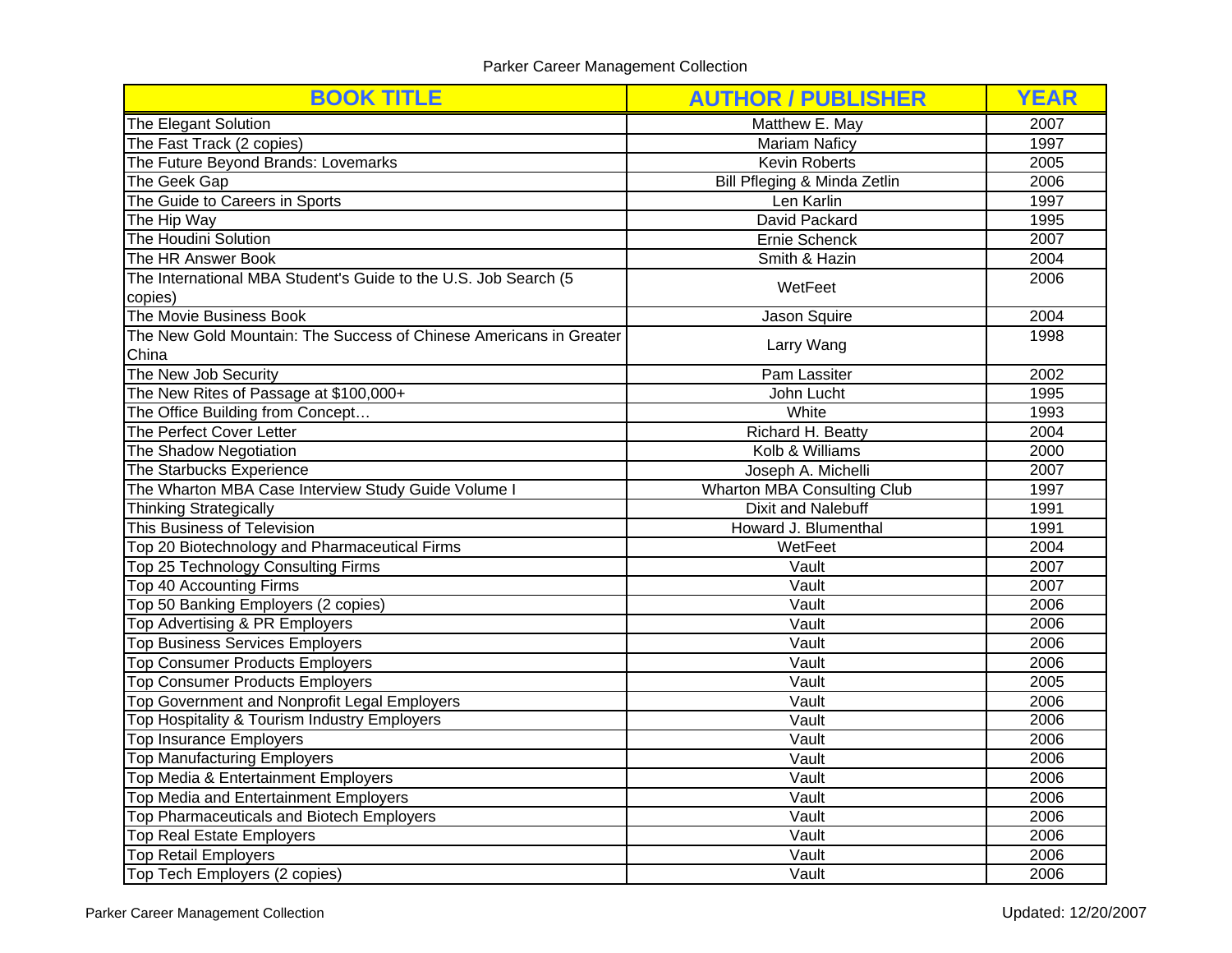| <b>BOOK TITLE</b>                                            | <b>AUTHOR / PUBLISHER</b>       | <b>YEAR</b>  |
|--------------------------------------------------------------|---------------------------------|--------------|
| <b>Top Telecom Employers</b>                                 | Vault                           | 2006         |
| <b>Top Transportation Industry Employers</b>                 | Vault                           | 2006         |
| Trade Like a Hedge Fund                                      | James Altucher                  | 2004         |
| Trump: How to Get Rich                                       | Donald J. Trump                 | 2004         |
| U R a Brand!                                                 | Catherine Kaputa                | 2005         |
| U.S. Directory of Entertainment Employers                    | <b>Studiolot Publishing</b>     | 2006         |
| <b>UBS Investment Bank</b>                                   | Vault                           | 2005         |
| <b>Ultimate Business Library</b>                             | <b>Stuart Crainer</b>           | 1997         |
| Ultimate Guide to Getting the Career You Want                | Dowd & Taguchi                  | 2004         |
| <b>Understanding Pharma</b>                                  | John J. Campbell                | 2005         |
| <b>Urban Design Handbook</b>                                 | <b>Urban Design Associates</b>  | 2003         |
| <b>Urban Land</b>                                            | Rachelle L. Levitt              |              |
| Vault Career Guide to International Careers (2 copies)       | Vault                           | 2006         |
| Vault Guide to Resumes, Cover Letters, and Interviewing      | Vault                           | 2002         |
| <b>Venture Capital</b>                                       | James Currier and Anita Kapadia |              |
| <b>Venture Capital</b>                                       | WetFeet                         |              |
| Venture Capital Cycle                                        | Paul Gompers and Josh Lerner    |              |
| <b>Well-Timed Strategy</b>                                   | Peter Navarro                   |              |
| What Color is Your Parachute? (2 copies)                     | <b>Richard Nelson Bolles</b>    |              |
| What No One Ever Tells You About Starting Your Own Business  | Jan Norman                      |              |
| What Should I Do with My Life?                               | Po Bronson                      | 2003         |
| What the Best CEOs Know                                      | Jefferey A. Krames              | 2003         |
| When Cultures Collide: Managing Successfully Across Cultures | Richard D. Lewis                | 1999<br>1992 |
| Where the Jobs Are                                           | <b>Mark Satterfield</b>         |              |
| Who Moved My Cheese?                                         | Spencer Johnson, M.D.           |              |
| Why Smart Executives Fail                                    | Sydney Finkelstein              |              |
| Winning                                                      | Jack Welch, Suzy Welch<br>2005  |              |
| <b>Winning Through Innovation</b>                            | Tushman & O'Reilly III<br>1997  |              |
| <b>Working Identity</b>                                      | <b>HBS</b>                      | 2003         |
| You Can't Play the Game if You Don't Know the Rules          | David M. Carter                 | 1994         |
| Your Successful Real Estate Career 4th Edition               | Kenneth W. Edwards              | 2003         |
| Zen and the Art of Making a Living                           | Laurence G. Boldt               | 1999         |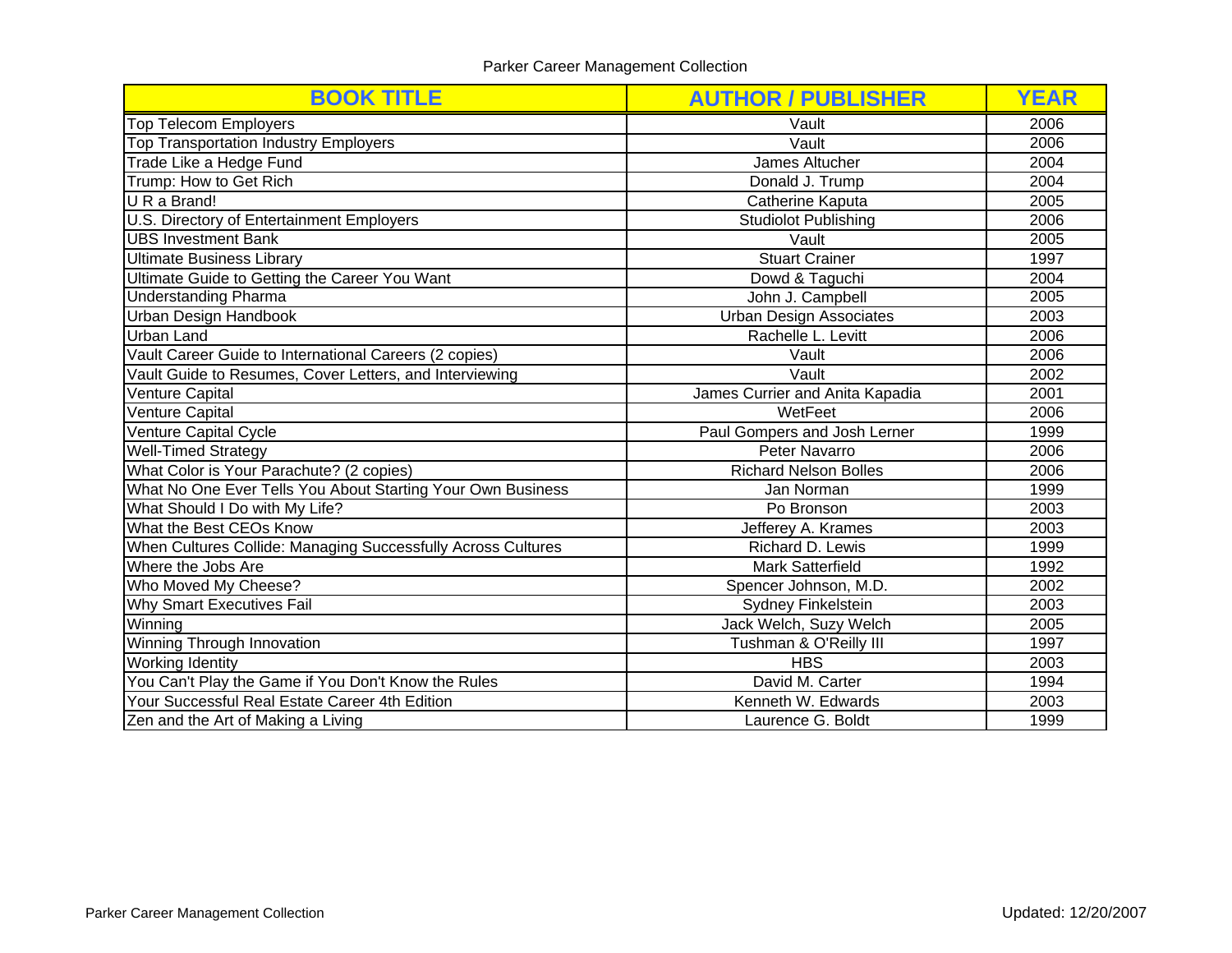| <b>City</b>                                | <b>Published Date</b> | arrival date                 |
|--------------------------------------------|-----------------------|------------------------------|
| Atlanta                                    | December-05           | 31-Oct                       |
| <b>Baltimore</b>                           | January-06            | 30-Oct                       |
| <b>Boston</b>                              | January-06            | 30-Oct                       |
| Charlotte                                  | December-05           | 30-Oct                       |
| Chicago                                    | December-05           |                              |
| <b>Dallas</b>                              | December-05           | 30-Oct                       |
| Denver                                     | January-06            |                              |
| East Bay (Silicon Valley)                  | January-06            | 30-Oct                       |
| Honolulu                                   | February-06           |                              |
| Houston                                    | December-05           |                              |
| Indianapolis                               | December-05           | 26-Oct                       |
| <b>Kansas City</b>                         | October-06            | 30-Oct                       |
| Las Vegas                                  | March-06              | 30-Oct                       |
| Los Angeles                                | December-05           |                              |
| Minneapolis/St. Paul                       | December-05           | 30-Oct                       |
| Nashville                                  | December-05           | 30-Oct                       |
| New York                                   | December-05           | 30-Oct                       |
| <b>Orange County</b>                       | December-05           |                              |
| Orlando                                    | January-06            | 26-Oct                       |
| Philadelphia                               | January-06            | 30-Oct                       |
| Phoenix                                    | December-05           | 30-Oct                       |
| Portland                                   | December-05           | 30-Oct                       |
| <b>Puget Sound</b>                         | December-05           | 30-Oct                       |
| Sacramento                                 | December-05           | 30-Oct                       |
| San Diego                                  | December-05           |                              |
| San Francisco                              | December-05           | 10/30/2006 received 2 copies |
| Santa Rosa                                 | January-06            |                              |
| <b>Seattle</b>                             | January-06            |                              |
| Silicon Valley/San Jose                    | December-05           |                              |
| South Florida                              | January-06            | 30-Oct                       |
| Southern California Resorts & Destinations | December-05           |                              |
| Washington DC                              | December-05           | 30-Oct                       |